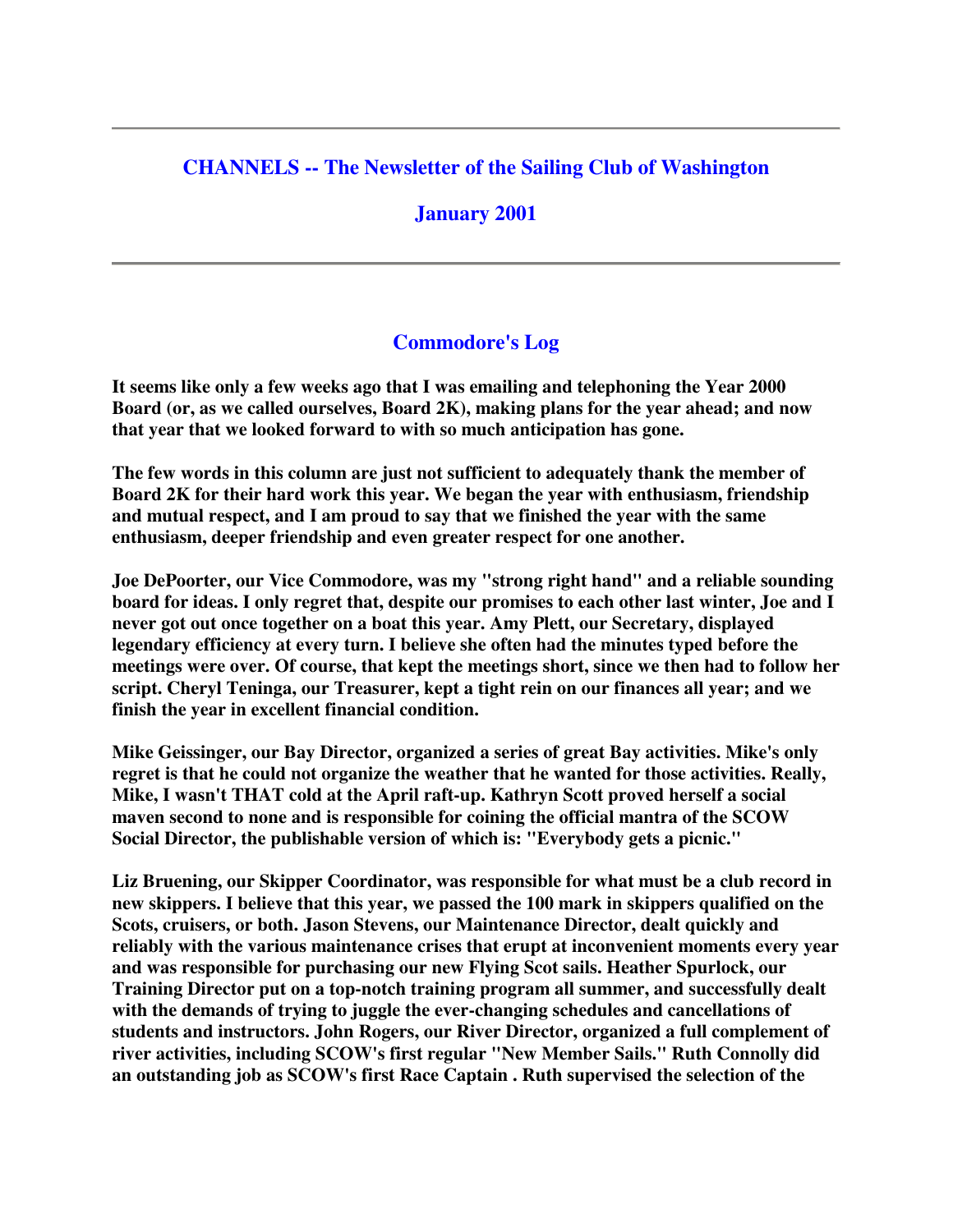**skippers and crews for the Tuesday night DICF series as well as organizing the Tuesday night Flying Scot races.**

I want to thank each of the Board 2K members for what they did for the club this year. I **also want to thank each of them for the loyalty and support that they gave to me. I will always look back proudly on what we accomplished together.**

**Fair winds and following seas!**

### **January Membership Meeting**

**Our regular membership meetings resume on Monday, January 8th. SCOW members Jack and Nikki Goodman will talk about the eight months they spent sailing down to Florida and to the Bahamas in 1998 - 99. The will tell us about their adventures and share tips on how they planned for the trip. Believe it or not, they spent only \$4000 during their entire eight months on the water. Many members have spent that in one weekend on their boats.** For most of us, such a sailing trip is the dream of a lifetime. Come out and hear from some **fellow members who made the trip! Our meetings are held on the second Monday of every month (except December) at the American Legion Hall, 400 Cameron Street (around the corner from Gadsby's Tavern), Old Town Alexandria, Virginia. Socializing starts at 6:30 p.m. downstairs, and our program begins at 7:30 p.m. upstairs**

### **2001 Board Of Directors Election Results**

**Elections were held at the club's November annual membership meeting for the 2001 Board of Directors. Our club officers next year will be: Jay Weitzel, Commodore; Kathryn Scott, Vice Commodore; Gloria Spilker, Secretary; Mary Bashore, Treasurer; Bill Bernhards, Race Captain; Judi Campbell, Training Director; Matt Gaston, Social Director; Joan O'Kane, Skipper Coordinator; Jon Allen, River and Bay Director; and Sergey Tagashov, Maintenance Director.**

#### **Kelly Bowers Awarded Blankfield Award**

**SCOW annually gives the Al Blankfield Award to recognize one member who has given outstanding service to the club during the past year. The award is named for the late Al Blankfield, who served the club in many capacities, including Commodore. Former recipients of the award have been: Rick Peters ('94), Barbara Ullman ('95), George Umberger ('96), Thom Unger ('97), Denise Malueg ('98) and Larry Gemoets ('99). The 2000 recipient is Kelly Bowers, who was selected by the Board of Directors for her volunteer service this year in organizing the Thursday night Social Sail program. Kelly not only**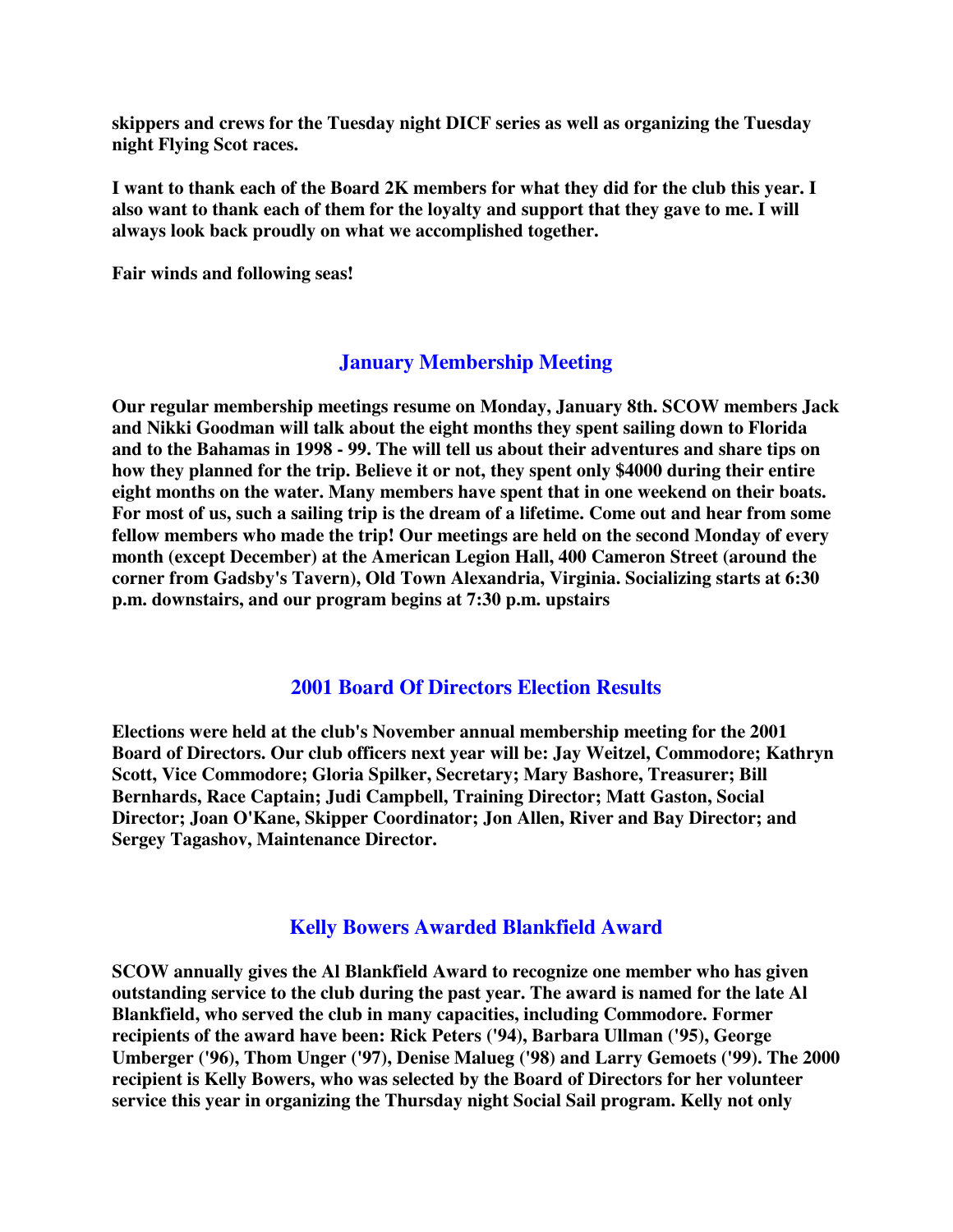**recruited two chefs and a dockmaster for every Thursday evening, but also wrote a manual on how to host a social sail. Believe it or not, Kelly does not even know how to sail! Congratulations and thanks to Kelly for her contribution to the club this year!**

### **Larry Gemoets Awarded Abramson Award**

**SCOW annually gives the Elli Abramson Award to recognize one member who has given outstanding service to the club for an extended period. The award is named for the late Elli Abramson (after whom our boat, Ms Elli is named), who, among other contributions, was active in the club's training program and wrote much of the training material we still use today. Past recipients have been: Marilyn Wilson ('92), Sam Schaen ('93), Al Blankfield ("94), Pat Derry ('95), Stuart Ullman ('96), Declan Conroy ('97), Joe DePoorter ('98) and Monica Maynard ('99). The 2000 recipient is Larry Gemoets, who was selected by the Board of Directors for his numerous dedication to the club. In addition to serving as the long-time editor of Channels, Larry routinely dedicates literally dozens of hours to the training program every summer. Congratulations and thanks to Larry for his many hours of dedicated service to the club!**

### **Social Activities**

### **Kathryn Scott**

**Thank you all for making our Holiday Potluck Raft-Up (on land) at the Colonies such**

**a heart-felt gathering. You are terrific chefs! I hope you enjoyed the food, seeing your friends, and seeing yourselves in the photographs we all shot at the Hail and Farewell. You looked great on the dance floor and all duded up as the many images attested. I hope you were able to snag a couple of pictures of the memorable night for yourselves. Some of them will be immortalized in the club's photo albums by our own photo archivist Tina Daberkow.**

**I want to thank you all for making the potluck so wonderful but offer special thanks to Dale Eager for his musical magic, Pete Hirshman for wrangling our honey baked**

**hams and turkeys, Sergey Tagashov for making it a bubbly evening with a last minute soda run, and Nelson and Betty Pacheco for keeping us cool with ice. Bravo!**

**I hope you all had fun this season, and were able to attend some of our many monthly events. Whether it was ice-skating, the America's Cup party, the Re-Up Brunch, the Crab Feast, the Also Ran, the Annapolis Boat Show, the Hail and Farewell or one of our many check-out or maintenance day picnics, I hope you took advantage of the fun social events that SCOW has to offer. Where else can you make a new friend, learn a new skill or trip**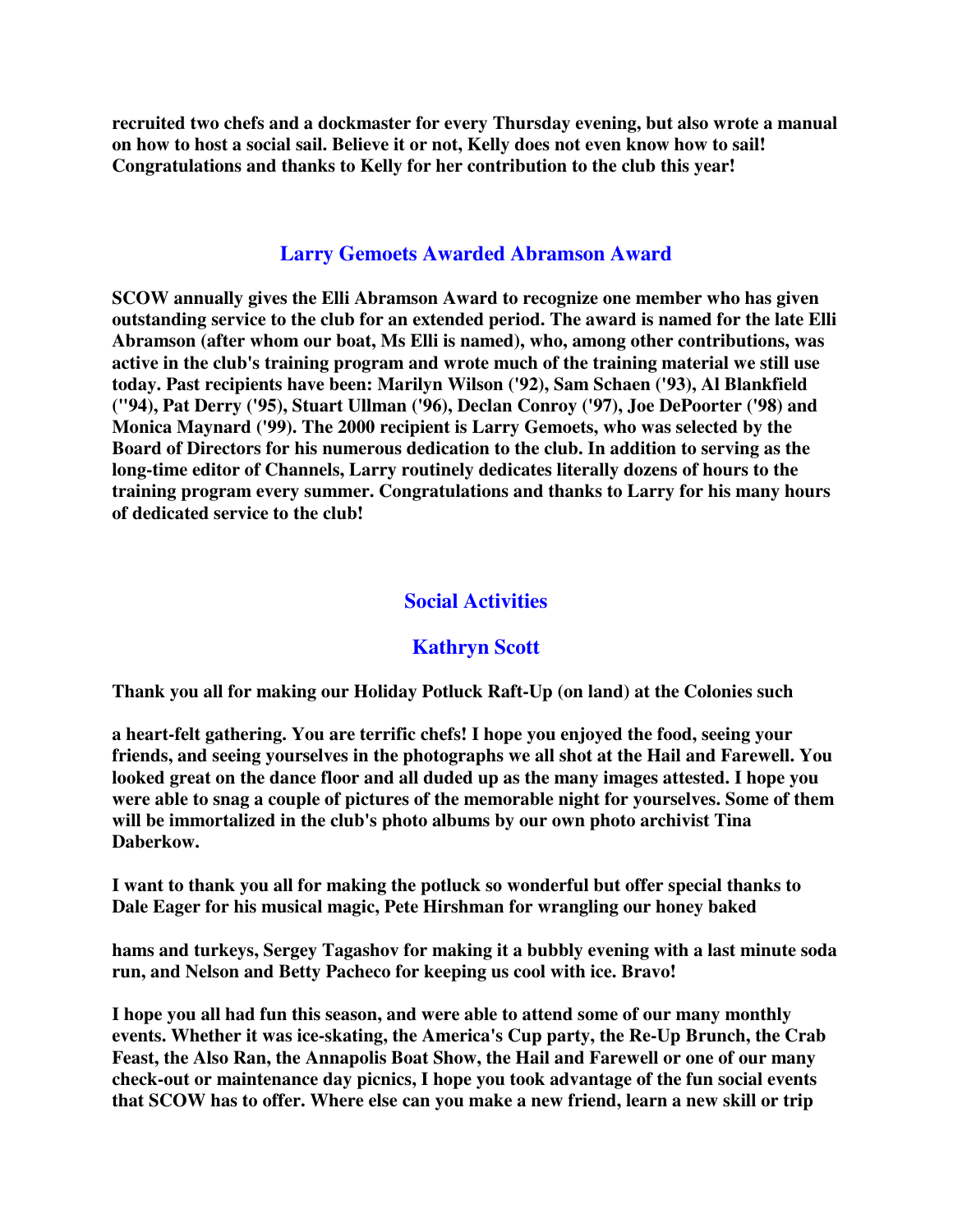the light fantastic for only \$40 a year? If you didn't get a chance to participate as fully as **you would have liked this year, don't worry. We'll have a great new season of fun coming up in 2001. Please accept my best wishes for a happy holiday season filled with laughter and joy. I hope you will be surrounded by people you love. Thanks for a great season!**

# **Hail And Farewell A Smashing Success!**

**If you were not among the more than 80 members who were at the Fort Myers Officers' Club on November 17, 2000 for the Hail and Farewell, you missed a wonderful time. The baseball caps, shorts, deck shoes and t-shirts that we see each other in all year were nowhere to be found. In their places were evening gowns, suits and even tuxes! The faces we normally see slathered with sunscreen were freshly scrubbed. It is wonderful each year to see how well we clean up.**

**Commodore Jay Weitzel recognized several people for special contributions during the year. Larry Gemoets and Kelly Griffin were recognized for their work putting out Channels every month. Sam Schaen was recognized for his work maintaining the SCOW computerized data base. Kelly Bowers was recognized for organizing all of the Social Sails this year. Ruth Connolly was recognized for her service this year as SCOW's first Race Captain. Jeff Teitel was recognized for maintaining the SCOW email list. Jay also thanked the members of the Training Committee ( Chair Barbara Ullman and members Dan McClafferty, Mike Geissinger, Jeff Teitel, Thom Unger, Joe DePoorter, Liz Bruening and Heather Spurlock ) for their work this year in updating training materials.**

**Each member of the board recognized those members who had made special contributions during the year. In a highlight of the evening, Training Jackets were awarded to those members who had contributed more than 20 hours of training to the club in 1998, 1999 and 2000. Larry Gemoets received the Elli Abramson Award and Kelly Bowers received the Al Blankfield Award. (Details are in accompanying articles.)**

**A silent auction was conducted throughout the evening, with members outbidding one another for such goodies as a private yoga lesson, a massage, baby and pet sitting services, a Polartec vest and a gift certificate (both donated by West Marine) and a book "The Golden Age of Sailing" (donated by the Washington Sailing Marina ship's store). Following the presentations, members enjoyed dancing until midnight.**

**Thanks to those who helped organize the evening -- your efforts made the Hail and Farewell a night to remember.**

# **Amateur Radio Classes Available**

**The club has been contacted by Rick Bunn, the President of the Alexandria Radio Club, to tell us that his club will be sponsoring a class on amateur or "ham" radio. The class will meet once a week starting in mid February and will run for approximately 12 weeks, with a**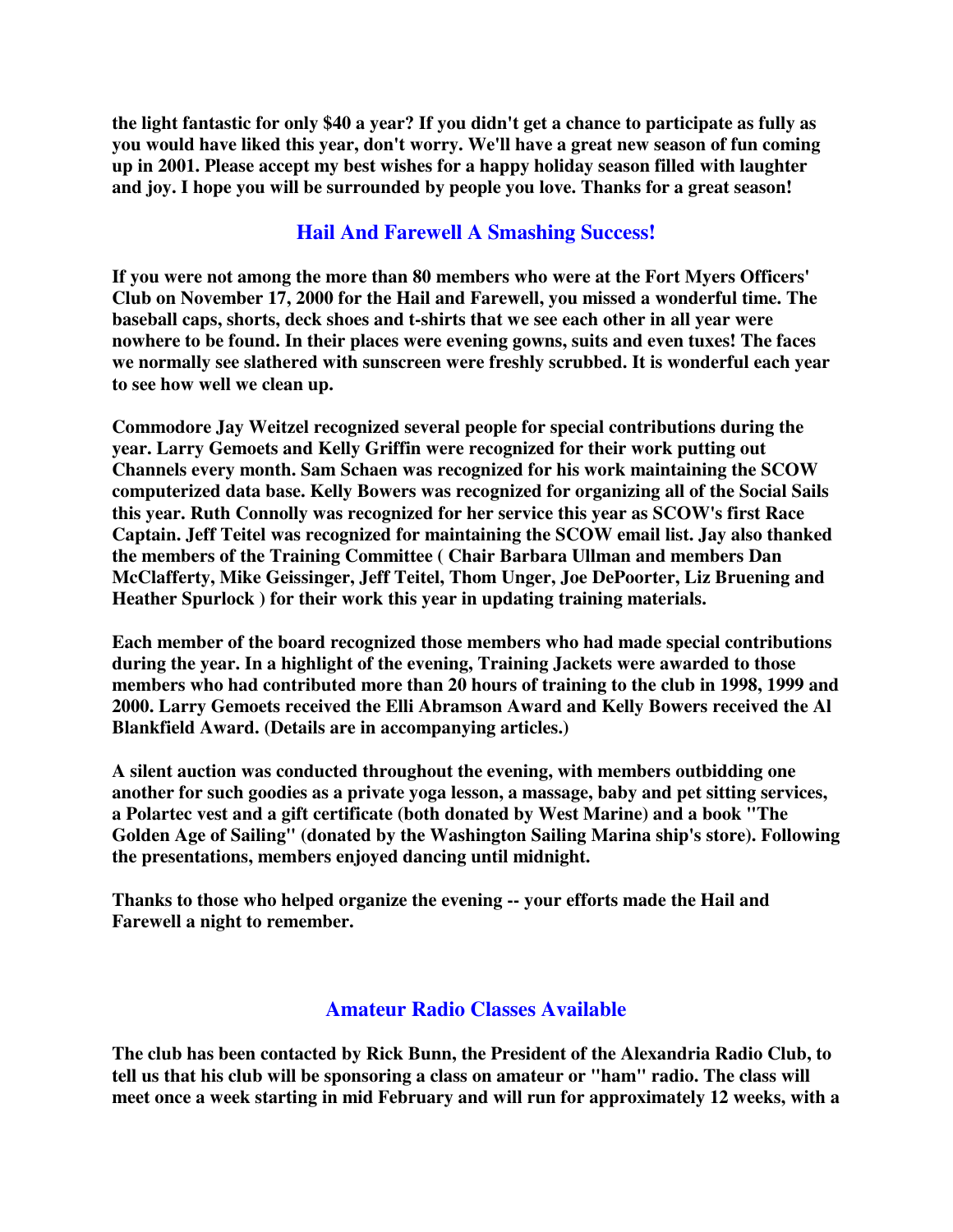**testing session at the end of the class. If you successfully pass the exam, the FCC will issue your license about three weeks thereafter. The cost is \$35, which includes books and the test session. If you are interested, contact Mr. Bunn at (703)317-9305 or Rich Adamy, the chief instructor, at (703)644-3920. If you have been intimidated by morse code, the FCC changed its rules last year, and morse code is not required for the "Technician Class" or entry level license, although this class may only operate on VHF frequencies. The higher "General Class" requires only 5 words per minute of code and provides operations on all amateur bands.**

#### **Help Wanted**

**After nine years of service, Sam Schaen has asked us to find another volunteer to administer the SCOW computerized database. The person should be skilled in computers and database administration, have a Pentium PC with 30 MB hard disk space available, have access to a printer capable of printing labels, have access to database software (probably MicroSoft Access), have the ability to create queries and reports and have email access. The primary duties of the job are: updating the information in our member database when members join or change addresses, printing labels for Channels and other mailings, and preparing and printing our member directory booklet. If you would like more information on what the job entails, contact Sam Schaen at <schaen@mindspring.com> or contact Commodore Jay Weitzel.**

#### **Bay Activities 2001**

**Commodore Jay Weitzel has announced the formation of a Bay Activities Committee to draft a 2001 Bay Activities program. Jack Scwartz, Mike Geissinger and Stu Robinson, the three most active 2000 Bay skippers, have agreed to serve on the Committee. Patrick Derry has offered his assistance. The Committee will develop a draft Bay program for next season and then the program will be presented to the Bay Skippers early next year for their comments. Bay Skippers should watch their mailbox for information in the new year.**

#### **New Members**

**SCOW welcomes our newest members: Fritz Fisher, Karin Cratty, Hameed Faridani, William Harris, Virginia and Gordon Cameron, Stephen Mires, and James Campbell.**

**Many thanks this year to Bev Ashcraft, who as our New Member Coordinator, returned many phone calls from prospective members and assisted with Monday night meetings in sharing the many benefits of the club with new members.**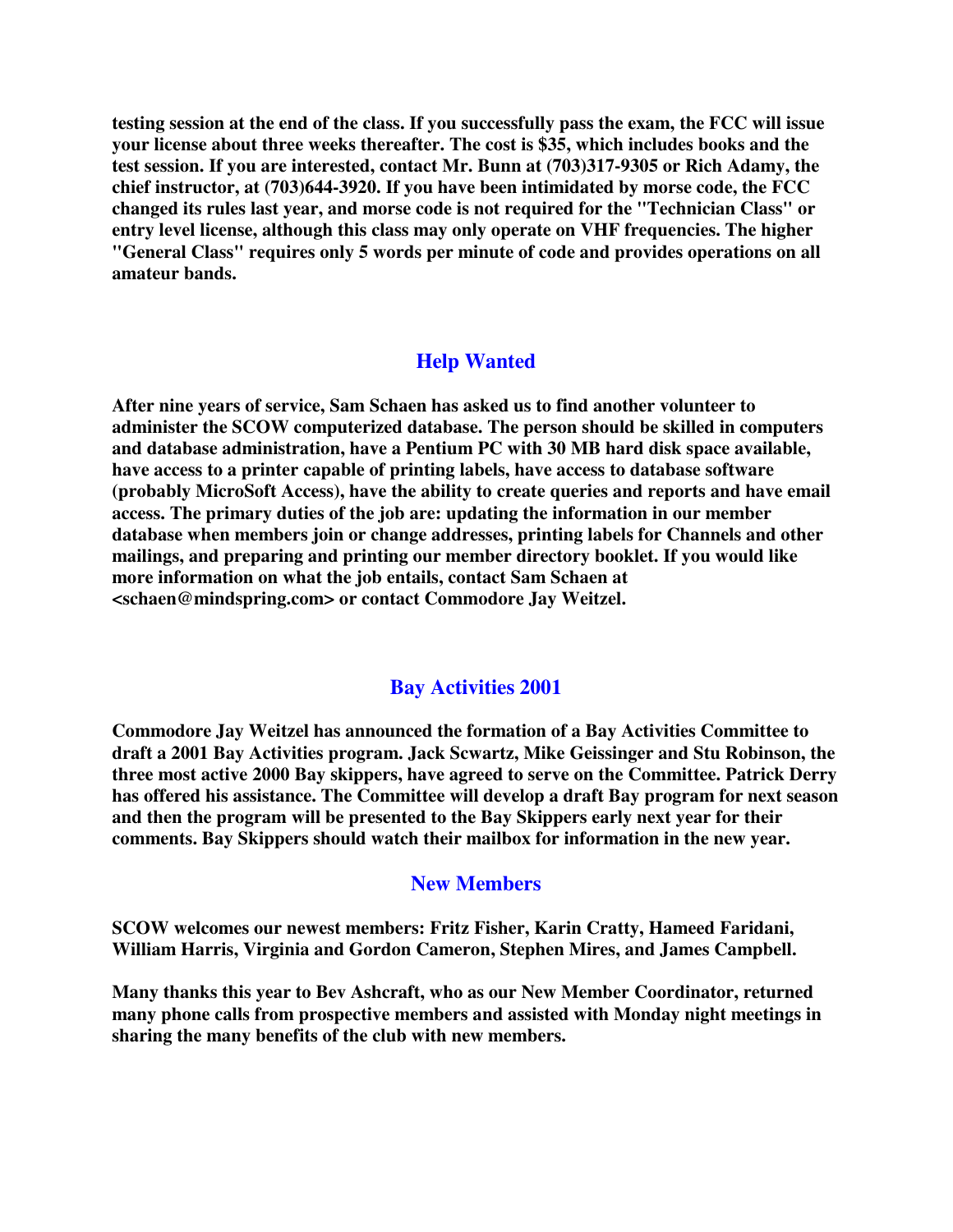## **River Activities**

## **John Rogers**

Scheduled river activities are over for the year but you may still get out for a sail on a cool **peaceful day. The Hail & Farewell is over (it went very well) and the new board is poised for action. So I suspect this will be may last Channels article for a while.**

**When I grew up, my uncle had a tradition, everyone had to write poem to get Thanksgiving dinner. With thoughts of food in the air (Thanksgiving, Hail and Farewell) and wanting to recognize those who created the Chow Scow Dhow (food again), I remembered the tradition and set out to write a poem. After some frustration and much appreciated help from my wife, I presented at the following at the Hail & Farewell:**

**The Captain and the Crew (By Susan Berman, with apologies to Jimmy Buffet)**

**I never used to miss the chance To climb upon his knee And listen to the many tales Of social sail with glee We'd go sailin' on the Flying Scots And eat some food with brew Thursday was a day to play For the captain and the crew Our food was served on folding tables Martha Stewart would be shocked! The cooks worked hard to feed the crowd Were their dishes being mocked? Some folk were growin' smarter then Wiser with a thought That's when they came to understand A new course must be sought Joe DePoorter had a good idea George Umberger knew what to do Scow members helped and soon was born A place to serve some stew Denise Mauleg was a big help Declan and Shelby, too Dan McClafferty and Mike Geissinger Rounded out the crew They worked about a month or so When August filled the air And though I cried, I was so proud To see a thing so rare The Scow Chow Dhow was launched this fall A lovely thing to see**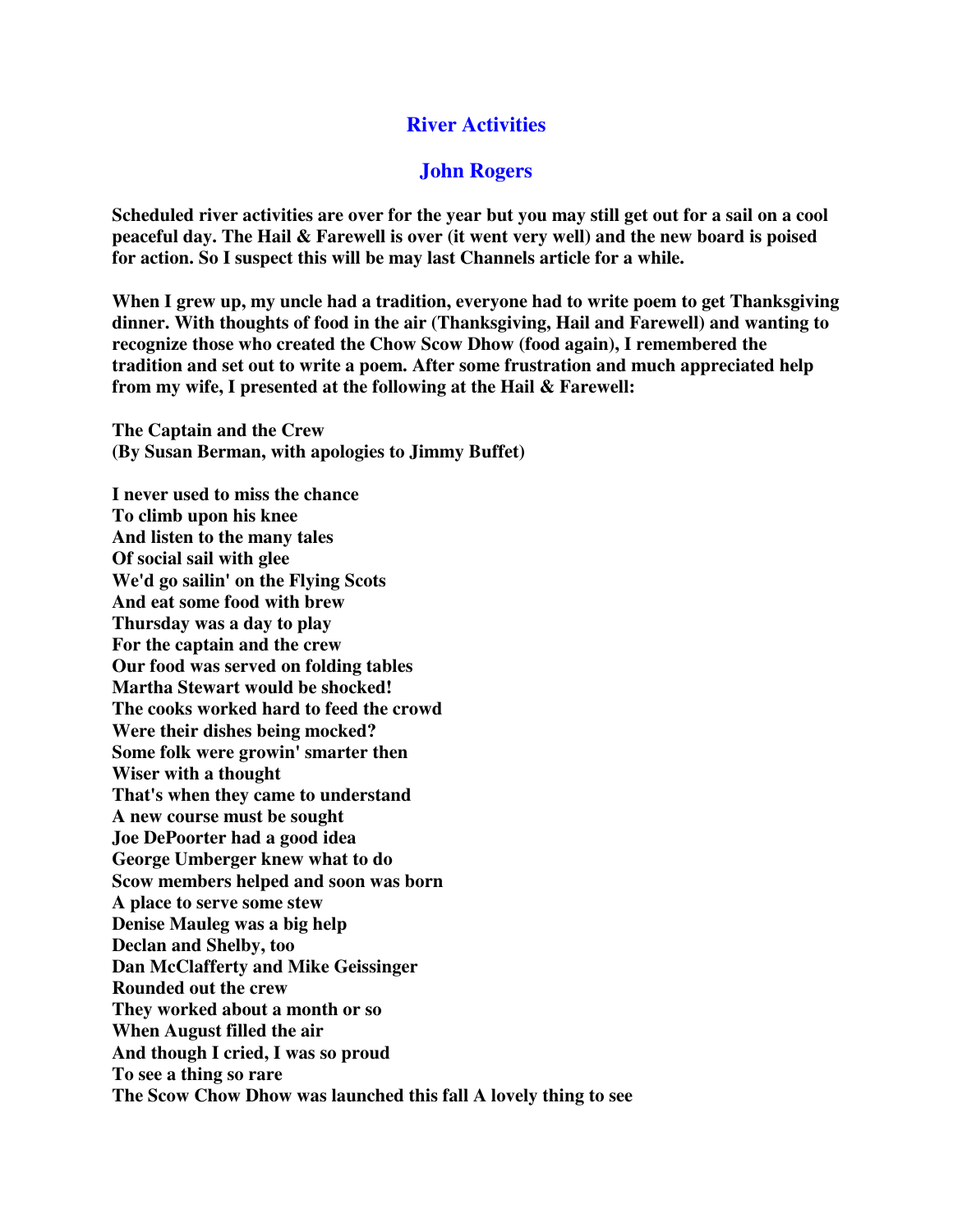**With anchor lights and running lights The ship could go to sea The wheels would be its leeboard No need for noble keel The feasts upon its deck would serve A multitude of meals I now don't want to miss the chance To thank those who deserve Our gratitude and even more Applause without reserve! Thanks to everyone for a good year. Best wishes for the holiday and I will see you one the river next year. P.S. Maybe we should start a literary corner in Channels? The following poem (or perhaps song?) was the inspiration for the poem above: The Captain and the Kid By Jimmy Buffett I never used to miss the chance To climb upon his knee Listen to the many tales Of life upon the sea We'd go sailin' back on barkentines An' talk of things he did Tomorrow just a day away For the captain and the kid His world had gone from sailin' ships To rakin' mom's backyard He never could adjust to land Although he tried so hard We both were growin' older then Wiser with our years That's when I came to understand The course his heart still steered He died about a month ago While winter filled the air And though I cried I was so proud To love a man so rare He's somewhere on the ocean now A place he oughta be With one hand on the starboard rail He's wavin' back at me I never used to miss the chance To climb upon his knee Listen to his many tales Of life upon the sea We'd go sailin' back on barkentines Talk of things he did**